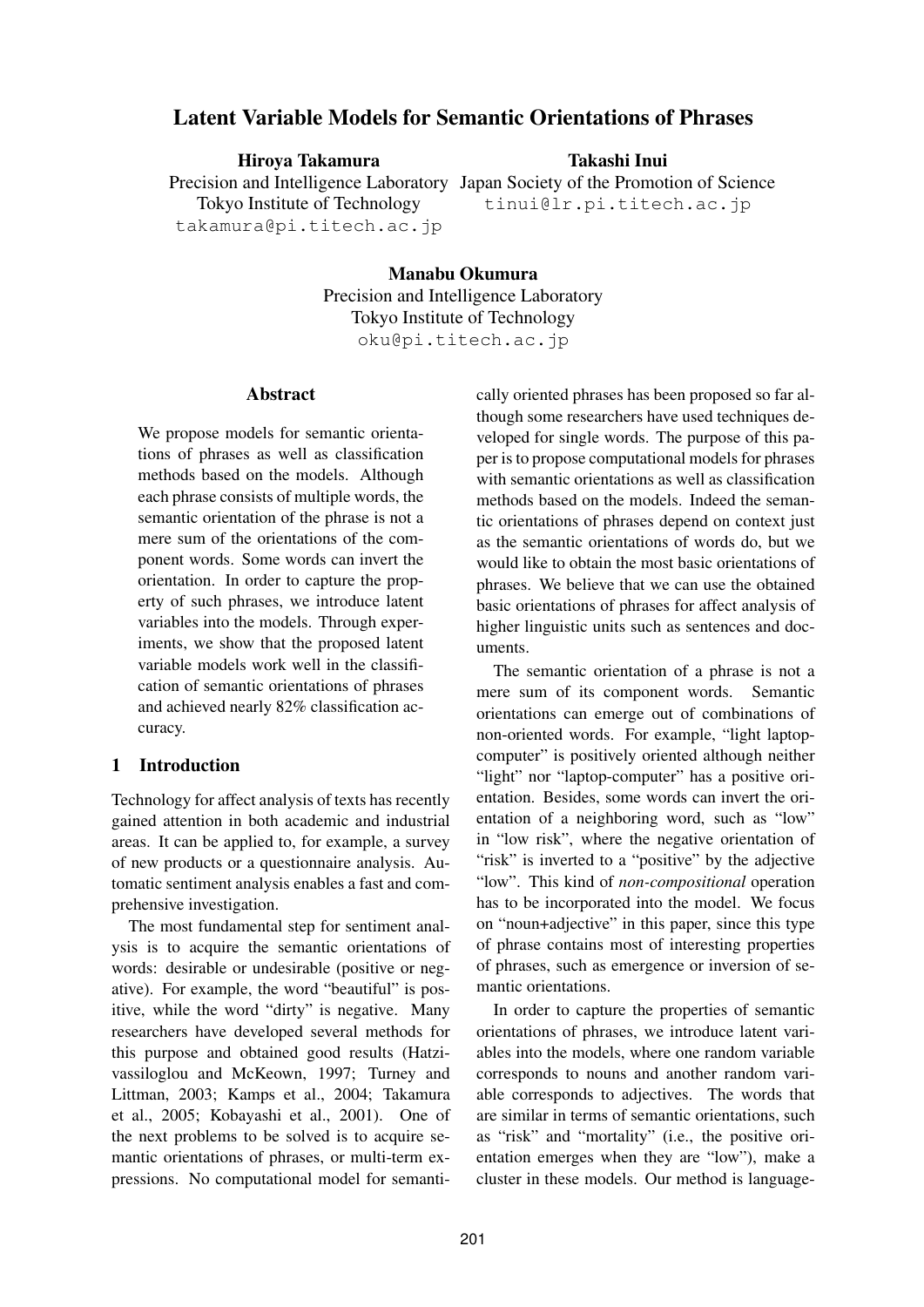independent in the sense that it uses only cooccurrence data of words and semantic orientations.

# **2 Related Work**

We briefly explain related work from two viewpoints: the classification of word pairs and the identification of semantic orientation.

# **2.1 Classification of Word Pairs**

Torisawa (2001) used a probabilistic model to identify the appropriate case for a pair of words constituting a noun and a verb with the case of the noun-verb pair unknown. Their model is the same as Probabilistic Latent Semantic Indexing (PLSI) (Hofmann, 2001), which is a generative probability model of two random variables. Torisawa's method is similar to ours in that a latent variable model is used for word pairs. However, Torisawa's objective is different from ours. In addition, we used not the original PLSI, but its expanded version, which is more suitable for this task of semantic orientation classification of phrases.

Fujita et al. (2004) addressed the task of the detection of incorrect case assignment in automatically paraphrased sentences. They reduced the task to a problem of classifying pairs of a verb and a noun with a case into correct or incorrect. They first obtained a latent semantic space with PLSI and adopted the nearest-neighbors method, in which they used latent variables as features. Fujita et al.'s method is different from ours, and also from Torisawa's, in that a probabilistic model is used for feature extraction.

## **2.2 Identification of Semantic Orientations**

The semantic orientation classification of words has been pursued by several researchers (Hatzivassiloglou and McKeown, 1997; Turney and Littman, 2003; Kamps et al., 2004; Takamura et al., 2005). However, no computational model for semantically oriented phrases has been proposed to date although research for a similar purpose has been proposed.

Some researchers used sequences of words as features in document classification according to semantic orientation. Pang et al. (2002) used bigrams. Matsumoto et al. (2005) used sequential patterns and tree patterns. Although such patterns were proved to be effective in document classification, the semantic orientations of the patterns themselves are not considered.

Suzuki et al. (2006) used the Expectation-Maximization algorithm and the naive bayes classifier to incorporate the unlabeled data in the classification of 3-term evaluative expressions. They focused on the utilization of context information such as neighboring words and emoticons. Turney (2002) applied an internet-based technique to the semantic orientation classification of phrases, which had originally been developed for word sentiment classification. In their method, the number of hits returned by a search-engine, with a query consisting of a phrase and a seed word (e.g., "*phrase* NEAR good") is used to determine the orientation. Baron and Hirst (2004) extracted collocations with Xtract (Smadja, 1993) and classified the collocations using the orientations of the words in the neighboring sentences. Their method is similar to Turney's in the sense that cooccurrence with seed words is used. The three methods above are based on context information. In contrast, our method exploits the internal structure of the semantic orientations of phrases.

Inui (2004) introduced an attribute *plus*/*minus* for each word and proposed several rules that determine the semantic orientations of phrases on the basis of the plus/minus attribute values and the positive/negative attribute values of the component words. For example, a rule [negative+minus=positive] determines "low (*minus*) risk (*negative*)" to be positive. Wilson et al. (2005) worked on phrase-level semantic orientations. They introduced a polarity shifter, which is almost equivalent to the *plus*/*minus* attribute above. They manually created the list of polarity shifters. The method that we propose in this paper is an automatic version of Inui's or Wilson et al.'s idea, in the sense that the method automatically creates word clusters and their polarity shifters.

# **3 Latent Variable Models for Semantic Orientations of Phrases**

As mentioned in the Introduction, the semantic orientation of a phrase is not a mere sum of its component words. If we know that "low risk" is positive, and that "risk" and "mortality", in some sense, belong to the same semantic cluster, we can infer that "low mortality" is also positive. Therefore, we propose to use latent variable models to extract such latent semantic clusters and to realize an accurate classification of phrases (we focus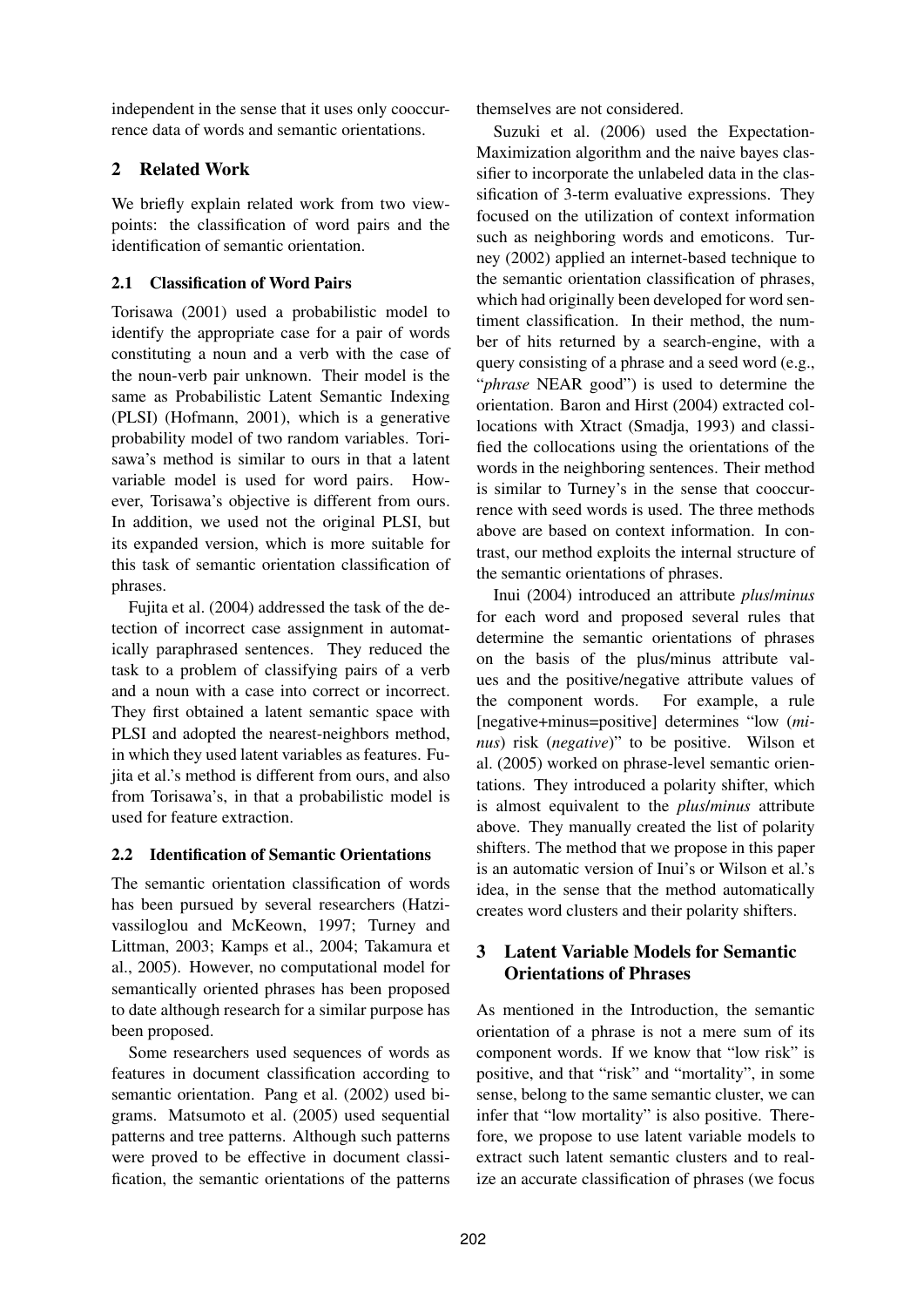

Figure 1: Graphical representations:(a) PLSI, (b) naive bayes, (c) 3-PLSI, (d) triangle, (e) U-shaped; Each node indicates a random variable. Arrows indicate statistical dependency between variables. N, A, Z and C respectively correspond to nouns, adjectives, latent clusters and semantic orientations.

on two-term phrases in this paper). The models adopted in this paper are also used for collaborative filtering by Hofmann (2004).

With these models, the nouns (e.g., "risk" and "mortality") that become positive by *reducing their degree or amount* would make a cluster. On the other hand, the adjectives or verbs (e.g., "reduce" and "decrease") that are related to *reduction* would also make a cluster.

Figure 1 shows graphical representations of statistical dependencies of models with a latent variable.  $N$ ,  $A$ ,  $Z$  and  $C$  respectively correspond to nouns, adjectives, latent clusters and semantic orientations. Figure 1-(a) is the PLSI model, which cannot be used in this task due to the absence of a variable for semantic orientations. Figure 1-(b) is the naive bayes model, in which nouns and adjectives are statistically independent of each other given the semantic orientation. Figure 1-(c) is, what we call, *the 3-PLSI model*, which is the 3 observable variable version of the PLSI. We call Figure 1-(d) *the triangle model*, since three of its four variables make a triangle. We call Figure 1- (e) *the U-shaped model*. In the triangle model and the U-shaped model, adjectives directly influence semantic orientations (rating categories) through the probability  $P(c|az)$ . While nouns and adjectives are associated with the same set of clusters Z in the 3-PLSI and the triangle models, only nouns are clustered in the U-shaped model.

In the following, we construct a probability model for the semantic orientations of phrases using each model of (b) to (e) in Figure 1. We explain in detail the triangle model and the U-shaped model, which we will propose to use for this task.

#### **3.1 Triangle Model**

Suppose that a set  $D$  of tuples of noun n, adjective  $a$  (predicate, generally) and the rating  $c$  is given :

$$
D = \{(n_1, a_1, c_1), \cdots, (n_{|D|}, a_{|D|}, c_{|D|})\},\qquad(1)
$$

where  $c \in \{-1, 0, 1\}$ , for example. This can be easily expanded to the case of  $c \in \{1, \dots, 5\}$ . Our purpose is to predict the rating  $c$  for unknown pairs of  $n$  and  $a$ .

According to Figure 1-(d), the generative probability of  $n, a, c, z$  is the following :

$$
P(nacz) = P(z|n)P(a|z)P(c|az)P(n). \quad (2)
$$

Remember that for the original PLSI model,  $P(naz) = P(z|n)P(a|z)P(n).$ 

We use the Expectation-Maximization (EM) algorithm (Dempster et al., 1977) to estimate the parameters of the model. According to the theory of the EM algorithm, we can increase the likelihood of the model with latent variables by iteratively increasing the Q-function. The Q-function (i.e., the expected log-likelihood of the joint probability of complete data with respect to the conditional posterior of the latent variable) is expressed as :

$$
Q(\theta) = \sum_{nac} f_{nac} \sum_{z} \bar{P}(z|nac) \log P(nacc|\theta), \text{ (3)}
$$

where  $\theta$  denotes the set of the new parameters.  $f_{nac}$  denotes the frequency of a tuple  $n, a, c$  in the data.  $\overline{P}$  represents the posterior computed using the current parameters.

The E-step (expectation step) corresponds to simple posterior computation :

$$
\bar{P}(z|nac) = \frac{P(z|n)P(a|z)P(c|az)}{\sum_{z} P(z|n)P(a|z)P(c|az)}.
$$
 (4)

For derivation of update rules in the M-step (maximization step), we use a simple Lagrange method for this optimization problem with constraints :  $\forall z, \sum_n P(n|z) = 1, \ \forall z, \sum_a P(a|z) = 1, \text{ and}$  $\forall a, z, \sum_{c} P(c|az) = 1$ . We obtain the following update rules :

$$
P(z|n) = \frac{\sum_{ac} f_{nac} \bar{P}(z|nac)}{\sum_{ac} f_{nac}}, \qquad (5)
$$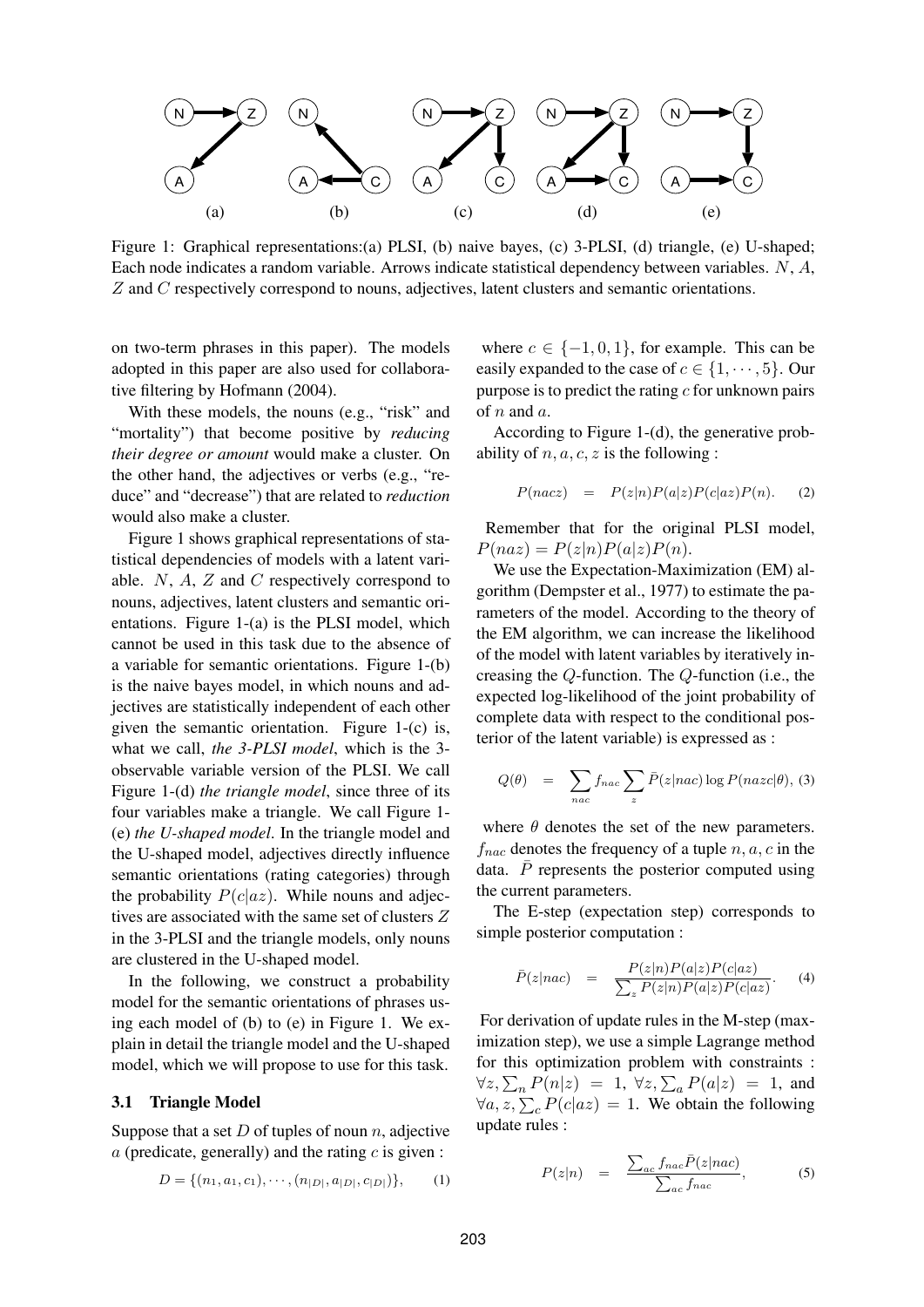$$
P(y|z) = \frac{\sum_{nc} f_{nac} \bar{P}(z|nac)}{\sum_{nac} f_{nac} \bar{P}(z|nac)},
$$
 (6)

$$
P(c|az) = \frac{\sum_{n} f_{nac} \bar{P}(z|nac)}{\sum_{n_c} f_{nac} \bar{P}(z|nac)}.
$$
 (7)

These steps are iteratively computed until convergence. If the difference of the values of Q-function before and after an iteration becomes smaller than a threshold, we regard it as converged.

For classification of an unknown pair  $n, a$ , we compare the values of

$$
P(c|na) = \frac{\sum_{z} P(z|n)P(a|z)P(c|az)}{\sum_{cz} P(z|n)P(a|z)P(c|az)}.
$$
 (8)

Then the rating category c that maximize  $P(c|na)$ is selected.

#### **3.2 U-shaped Model**

We suppose that the conditional probability of  $c$ and z given  $n$  and  $a$  is expressed as :

$$
P(cz|na) = P(c|az)P(z|n).
$$
 (9)

We compute parameters above using the EM algorithm with the Q-function :

$$
Q(\theta) = \sum_{nac} f_{nac} \sum_{z} \bar{P}(z|nac) \log P(cz|na, \theta)
$$
(10)

We obtain the following update rules :

E step

$$
\bar{P}(z|nac) = \frac{P(c|az)P(z|n)}{\sum_{z} P(c|az)P(z|n)},
$$
\n(11)

M step

$$
P(c|az) = \frac{\sum_{n} f_{nac} \bar{P}(z|nac)}{\sum_{nc} f_{nac} \bar{P}(z|nac)},
$$
 (12)

$$
P(z|n) = \frac{\sum_{ac} f_{nac} \bar{P}(z|nac)}{\sum_{ac} f_{nac}}.
$$
 (13)

For classification, we use the formula :

$$
P(c|na) = \sum_{z} P(c|az)P(z|n). \tag{14}
$$

#### **3.3 Other Models for Comparison**

We will also test the 3-PLSI model corresponding to Figure 1-(c).

In addition to the latent models, we test a baseline classifier, which uses the posterior probability :

$$
P(c|na) \propto P(n|c)P(a|c)P(c).
$$
 (15)

This baseline model is equivalent to the 2-term naive bayes classifier (Mitchell, 1997). The graphical representation of the naive bayes model is (b) in Figure 1. The parameters are estimated as :

$$
P(n|c) = \frac{1 + f_{nc}}{|N| + f_c}, \tag{16}
$$

$$
P(a|c) = \frac{1 + f_{ac}}{|A| + f_c}, \tag{17}
$$

where  $|N|$  and  $|A|$  are the numbers of the words for  $n$  and  $a$ , respectively.

Thus, we have four different models : naive bayes (baseline), 3-PLSI, triangle, and U-shaped.

### **3.4 Discussions on the EM computation, the Models and the Task**

In the actual EM computation, we use the tempered EM (Hofmann, 2001) instead of the standard EM explained above, because the tempered EM can avoid an inaccurate estimation of the model caused by "over-confidence" in computing the posterior probabilities. The tempered EM can be realized by a slight modification to the E-step, which results in a new E-step :

$$
\bar{P}(z|nac) = \frac{\left(P(c|az)P(z|n)\right)^{\beta}}{\sum_{z}\left(P(c|az)P(z|n)\right)^{\beta}}, \quad (18)
$$

for the U-shaped model, where  $\beta$  is a positive hyper-parameter, called the *inverse temperature*. The new E-steps for the other models are similarly expressed.

Now we have two hyper-parameters : inverse temperature  $\beta$ , and the number of possible values  $M$  of latent variables. We determine the values of these hyper-parameters by splitting the given training dataset into two datasets (the temporary training dataset 90% and the held-out dataset 10%), and by obtaining the classification accuracy for the held-out dataset, which is yielded by the classifier with the temporary training dataset.

We should also note that  $Z$  (or any variable) should not have incoming arrows simultaneously from  $N$  and  $A$ , because the model with such arrows has  $P(z|na)$ , which usually requires an excessively large memory.

To work with numerical scales of the rating variable (i.e., the difference between  $c = -1$  and  $c = 1$  should be larger than that of  $c = -1$ and  $c = 0$ ), Hofmann (2004) used also a Gaussian distribution for  $P(c|az)$  in collaborative filtering. However, we do not employ a Gaussian, because in our dataset, the number of rating classes is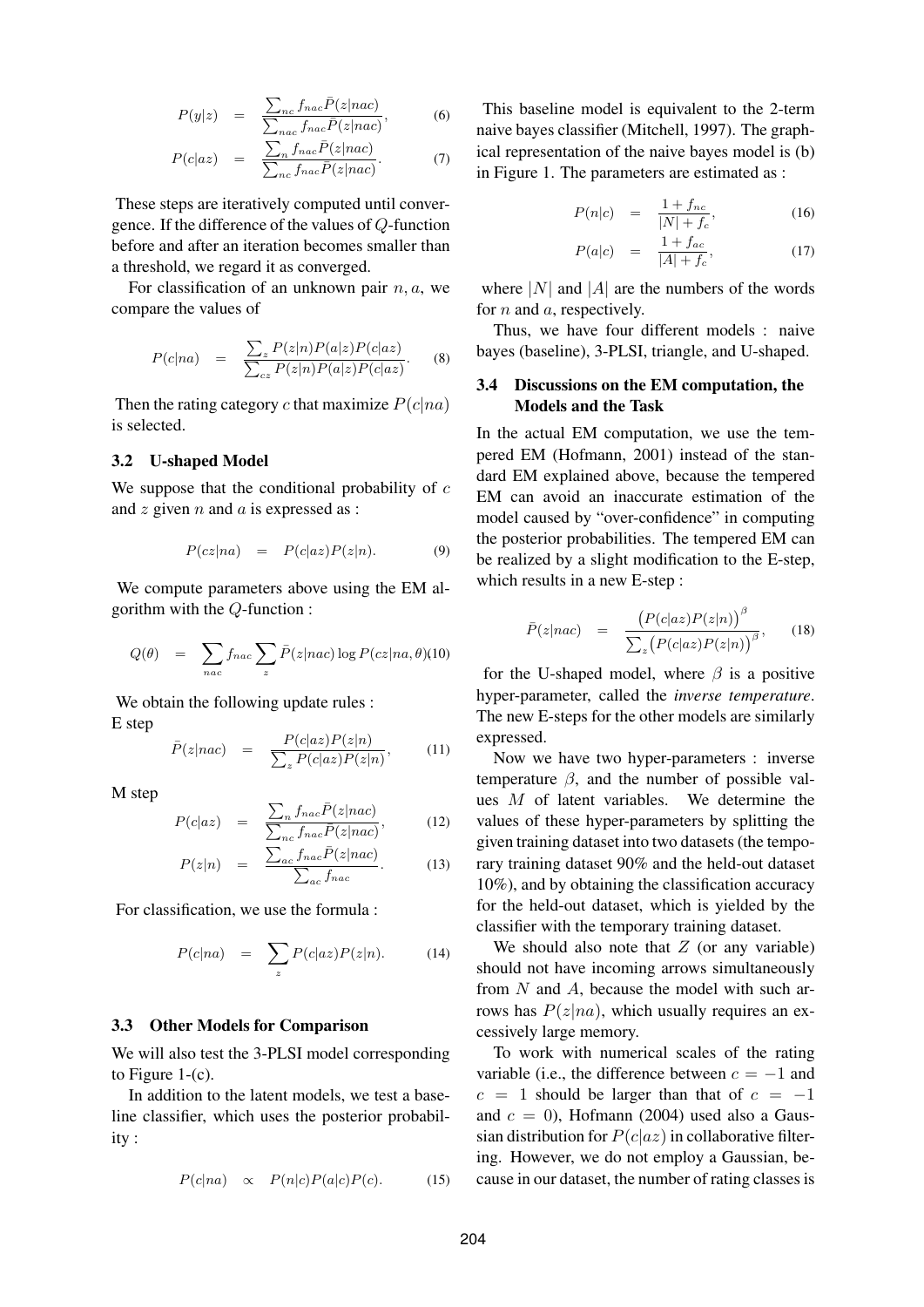only 3, which is so small that a Gaussian distribution cannot be a good approximation of the actual probability density function. We conducted preliminary experiments with the model with Gaussians, but failed to obtain good results. For other datasets with more classes, Gaussians might be a good model for  $P(c|az)$ .

The task we address in this paper is somewhat similar to the trigram prediction task, in the sense that both are classification tasks given two words. However, we should note the difference between these two tasks. In our task, the actual answer given two specific words are fixed as illustrated by the fact 'high+salary' is always positive, while the answer for the trigram prediction task is randomly distributed. We are therefore interested in the semantic orientations of unseen pairs of words, while the main purpose of the trigram prediction is accurately estimate the probability of (possibly seen) word sequences.

In the proposed models, only the words that appeared in the training dataset can be classified. An attempt to deal with the unseen words is an interesting task. For example, we could extend our models to semi-supervised models by regarding C as a partially observable variable. We could also use distributional similarity of words (e.g., based on window-size cooccurrence) to find an observed word that is most similar to the given unseen word. However, such methods would not work for the semantic orientation classification, because those methods are designed for simple cooccurrence and cannot distinguish "survival-rate" from "infectionrate". In fact, the similarity-based method mentioned above failed to work efficiently in our preliminary experiments. To solve the problem of unseen words, we would have to use other linguistic resources such as a thesaurus or a dictionary.

## **4 Experiments**

## **4.1 Experimental Settings**

We extracted pairs of a noun (subject) and an adjective (predicate), from Mainichi newspaper articles (1995) written in Japanese, and annotated the pairs with semantic orientation tags : positive, neutral or negative. We thus obtained the labeled dataset consisting of 12066 pair instances (7416 different pairs). The dataset contains 4459 negative instances, 4252 neutral instances, and 3355 positive instances. The number of distinct nouns is 4770 and the number of distinct adjectives is 384.

To check the inter-annotator agreement between two annotators, we calculated  $\kappa$  statistics, which was 0.640. This value is allowable, but not quite high. However, positive-negative disagreement is observed for only 0.7% of the data. In other words, this statistics means that the task of extracting neutral examples, which has hardly been explored, is intrinsically difficult.

We employ 10-fold cross-validation to obtain the average value of the classification accuracy. We split the dataset such that there is no overlapping pair (i.e., any pair in the training dataset does not appear in the test dataset).

If either of the two words in a pair in the test dataset does not appear in the training dataset, we excluded the pair from the test dataset since the problem of unknown words is not in the scope of this research. Therefore, we evaluate the pairs that are not in the training dataset, but whose component words appear in the training dataset.

In addition to the original dataset, which we call the *standard* dataset, we prepared another dataset in order to examine the power of the latent variable model. The new dataset, which we call the *hard* dataset, consists only of examples with 17 difficult adjectives such as "high", "low", "large", "small", "heavy", and "light".  $\frac{1}{1}$  The semantic orientations of pairs including these difficult words often shift depending on the noun they modify. Thus, the hard dataset is a subset of the standard dataset. The size of the hard dataset is 4787. Please note that the hard dataset is used only as a test dataset. For training, we always use the standard dataset in our experiments.

We performed experiments with all the values of  $\beta$  in  $\{0.1, 0.2, \dots, 1.0\}$  and with all the values of M in  $\{10, 30, 50, 70, 100, 200, 300, 500\}$ , and predicted the best values of the hyper-parameters with the held-out method in Section 3.4.

## **4.2 Results**

The classification accuracies of the four methods with  $\beta$  and M predicted by the held-out method are shown in Table 1. Please note that the naive bayes method is irrelevant of  $\beta$  and M. The table shows that the triangle model and the U-shaped

<sup>&</sup>lt;sup>1</sup>The complete list of the 17 Japanese adjectives with their English counterparts are : takai (high), hikui (low), ookii (large), chiisai (small), omoi (heavy), karui (light), tsuyoi (strong), yowai (weak), ooi (many), sukunai (few/little), nai (no), sugoi (terrific), hageshii (terrific), hukai (deep), asai (shallow), nagai (long), mizikai (short).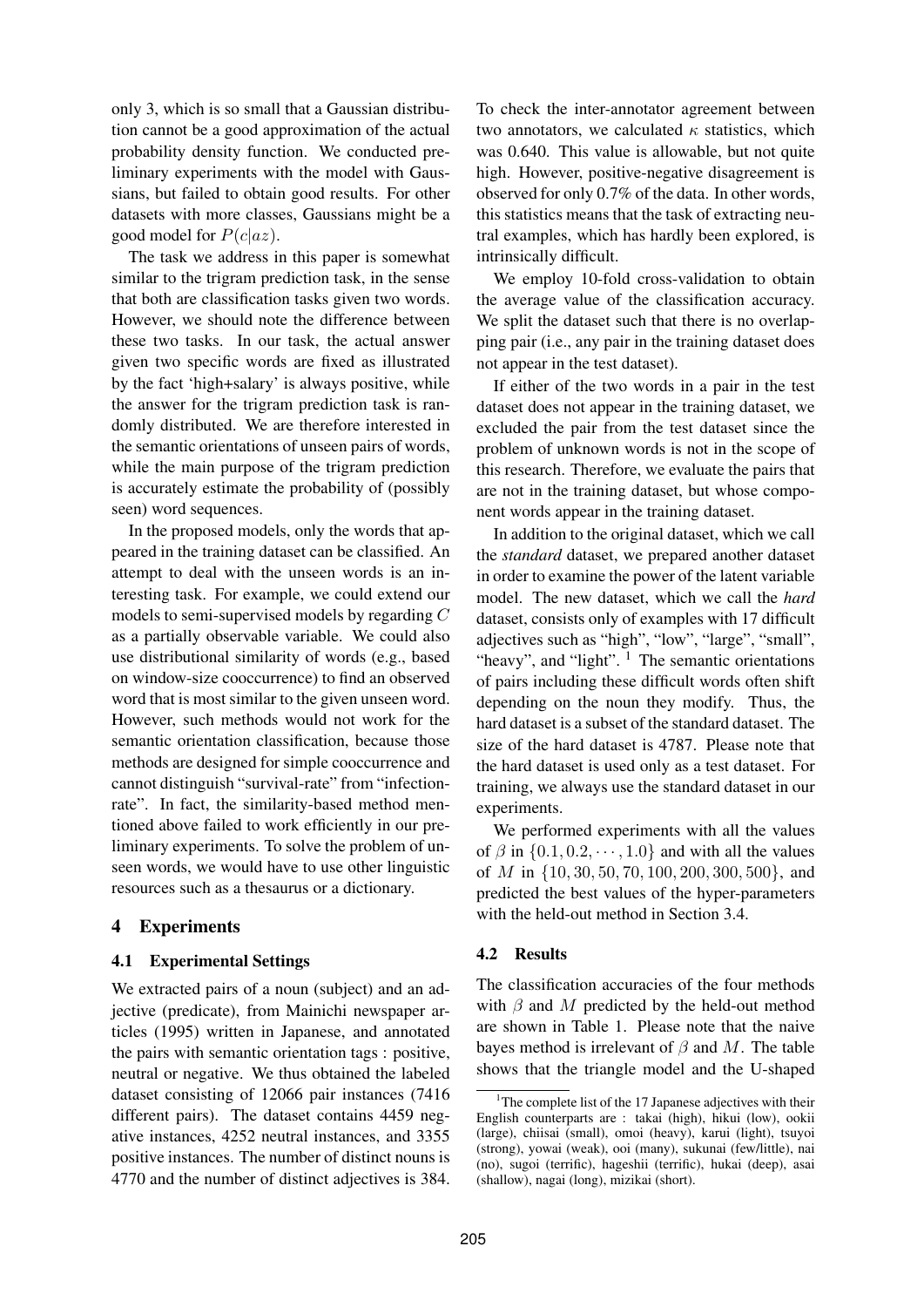|                | standard |      |       | hard     |      |       |
|----------------|----------|------|-------|----------|------|-------|
|                | accuracy |      | М     | accuracy |      | M     |
| Naive Bayes    | 73.40    |      |       | 65.93    |      |       |
| $3-PLSI$       | 67.02    | 0.73 | 917   | 60.51    | 0.80 | 874   |
| Triangle model | 81.39    | 0.60 | 174.0 | 77.95    | 0.60 | 191.0 |
| U-shaped model | 81.94    | 0.64 | 60.0  | 75.86    | 0.65 | 483   |

Table 1: Accuracies with predicted  $\beta$  and M

model achieved high accuracies and outperformed the naive bayes method. This result suggests that we succeeded in capturing the internal structure of semantically oriented phrases by way of latent variables. The more complex structure of the triangle model resulted in the accuracy that is higher than that of the U-shaped model.

The performance of the 3-PLSI method is even worse than the baseline method. This result shows that we should use a model in which adjectives can directly influence the rating category.

Figures 2, 3, 4 show cross-validated accuracy values for various values of  $\beta$ , respectively yielded by the 3-PLSI model, the triangle model and the U-shaped model with different numbers  $M$  of possible states for the latent variable. As the figures show, the classification performance is sensitive to the value of  $\beta$ .  $M = 100$  and  $M = 300$  are mostly better than  $M = 10$ . However, this is a tradeoff between classification performance and training time, since large values of M demand heavy computation. In that sense, the U-shaped model is useful in many practical situations, since it achieved a good accuracy even with a relatively small M.

To observe the overall tendency of errors, we show the contingency table of classification by the U-shaped model with the predicted values of hyperparameters, in Table 2. As this table shows, most of the errors are caused by the difficulty of classifying *neutral* examples. Only 2.26% of the errors are mix-ups of the *positive* orientation and the *negative* orientation.

We next investigate the causes of errors by observing those mix-ups of the *positive* orientation and the *negative* orientation.

One type of frequent errors is illustrated by the pair "food ('s price) is high", in which the word "price" is omitted in the actual example  $2$ . As in this expression, the attribute (price, in this case) of an example is sometimes omitted or not correctly



Figure 2: 3-PLSI model with standard dataset



Figure 3: Triangle model with standard dataset



Figure 4: U-shaped model with standard dataset

<sup>&</sup>lt;sup>2</sup>This kind of ellipsis often occurs in Japanese.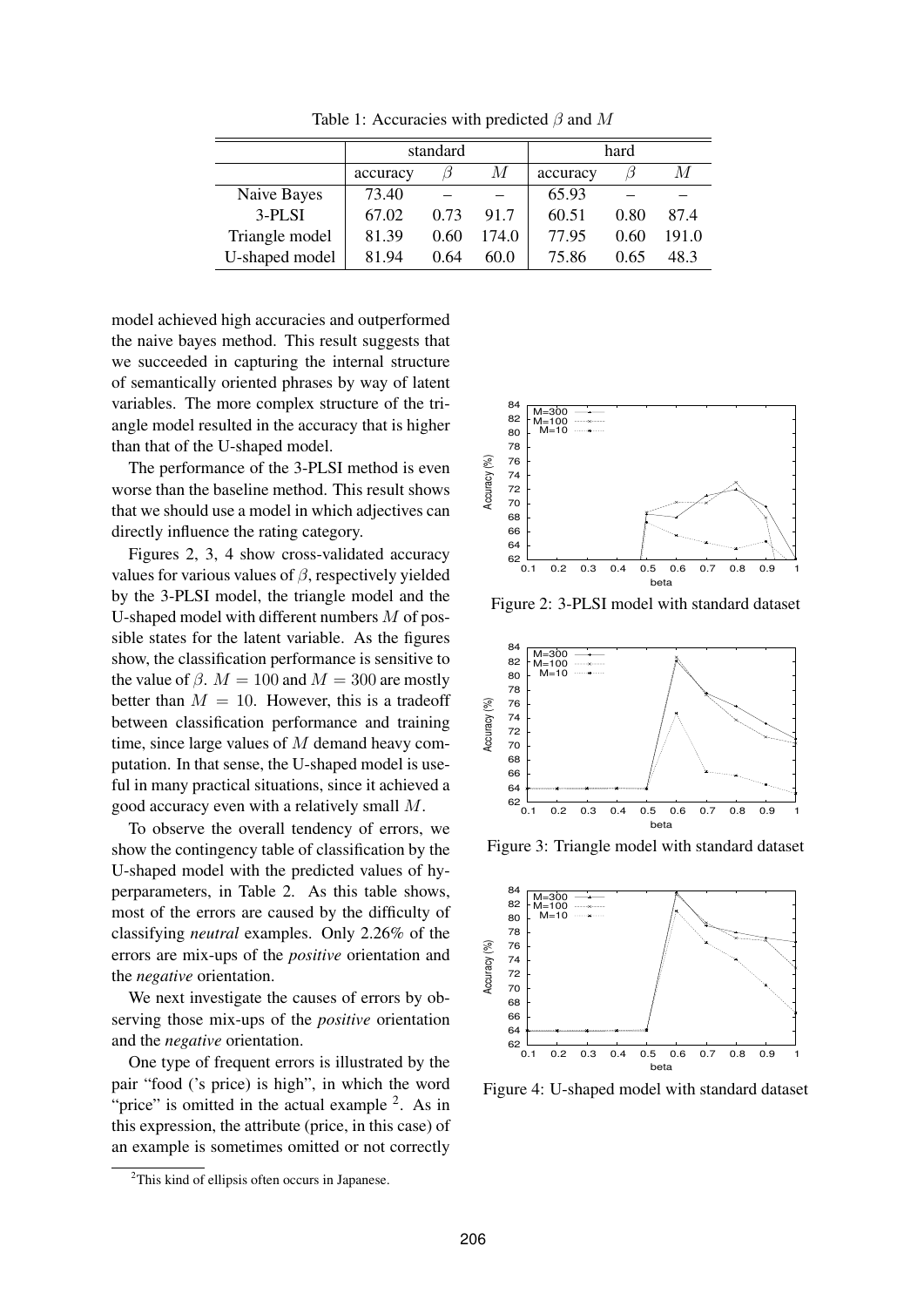|               |          | U-shaped model |         |          |      |  |
|---------------|----------|----------------|---------|----------|------|--|
|               |          | positive       | neutral | negative | sum  |  |
| Gold standard | positive | 1856           | 281     | 69       | 2206 |  |
|               | neutral  | 202            | 2021    | 394      | 2617 |  |
|               | negative | 102            | 321     | 2335     | 2758 |  |
|               | sum      | 2160           | 2623    | 2798     | 7581 |  |

Table 2: Contingency table of classification result by the U-shaped model

identified. To tackle these examples, we will need methods for correctly identifying attributes and objects. Some researchers are starting to work on this problem (e.g., Popescu and Etzioni (2005)).

We succeeded in addressing the data-sparseness problem by introducing a latent variable. However, this problem still causes some errors. Precise statistics cannot be obtained for infrequent words. This problem will be solved by incorporating other resources such as thesaurus or a dictionary, or combining our method with other methods using external wider contexts (Suzuki et al., 2006; Turney, 2002; Baron and Hirst, 2004).

### **4.3 Examples of Obtained Clusters**

Next, we qualitatively evaluate the proposed methods. For several clusters  $z$ , we extract the words that occur more than twice in the whole dataset and are in top 50 according to  $P(z|n)$ . The model used here as an example is the U-shaped model. The experimental settings are  $\beta = 0.6$  and  $M =$ 60. Although some elements of clusters are composed of multiple words in English, the original Japanese counterparts are single words.

| Cluster 1 | trouble, objection, disease, complaint, anx-                                           |
|-----------|----------------------------------------------------------------------------------------|
|           | iety, anamnesis, relapse                                                               |
| Cluster 2 | risk, mortality, infection rate, onset rate                                            |
| Cluster 3 | bond, opinion, love, meaning, longing, will                                            |
| Cluster 4 | vote, application, topic, supporter                                                    |
| Cluster 5 | abuse, deterioration, shock, impact, burden                                            |
| Cluster 6 | deterioration, discrimination, load, abuse                                             |
| Cluster 7 | relative importance, degree of influence,<br>number, weight, sense of belonging, wave, |
|           | reputation                                                                             |

These obtained clusters match our intuition. For example, in cluster 2 are the nouns that are negative when combined with "high", and positive when combined with "low". In fact, the posterior probabilities of semantic orientations for cluster 2 are as follows :

> $P(\text{negative}|\text{high}, \text{cluster 2}) = 0.995,$  $P(\text{positive}|low, cluster 2) = 0.973.$

With conventional clustering methods based on

the cooccurrence of two words, cluster 2 would include the words resulting in the opposite orientation, such as "success rate". We succeeded in obtaining the clusters that are suitable for our task, by incorporating the new variable  $c$  for semantic orientation in the EM computation.

# **5 Conclusion**

We proposed models for phrases with semantic orientations as well as a classification method based on the models. We introduced a latent variable into the models to capture the properties of phrases. Through experiments, we showed that the proposed latent variable models work well in the classification of semantic orientations of phrases and achieved nearly 82% classification accuracy. We should also note that our method is language-independent although evaluation was on a Japanese dataset.

We plan next to adopt a semi-supervised learning method in order to correctly classify phrases with infrequent words, as mentioned in Section 4.2. We would also like to extend our method to 3- or more term phrases. We can also use the obtained latent variables as features for another classifier, as Fujita et al. (2004) used latent variables of PLSI for the k-nearest neighbors method. One important and promising task would be the use of semantic orientations of words for phrase level classification.

## **References**

- Faye Baron and Graeme Hirst. 2004. Collocations as cues to semantic orientation. In *AAAI Spring Symposium on Exploring Attitude and Affect in Text: Theories and Applications*.
- Arthur P. Dempster, Nan M. Laird, and Donald B. Rubin. 1977. Maximum likelihood from incomplete data via the EM algorithm. *Journal of the Royal Statistical Society Series B*, 39(1):1–38.